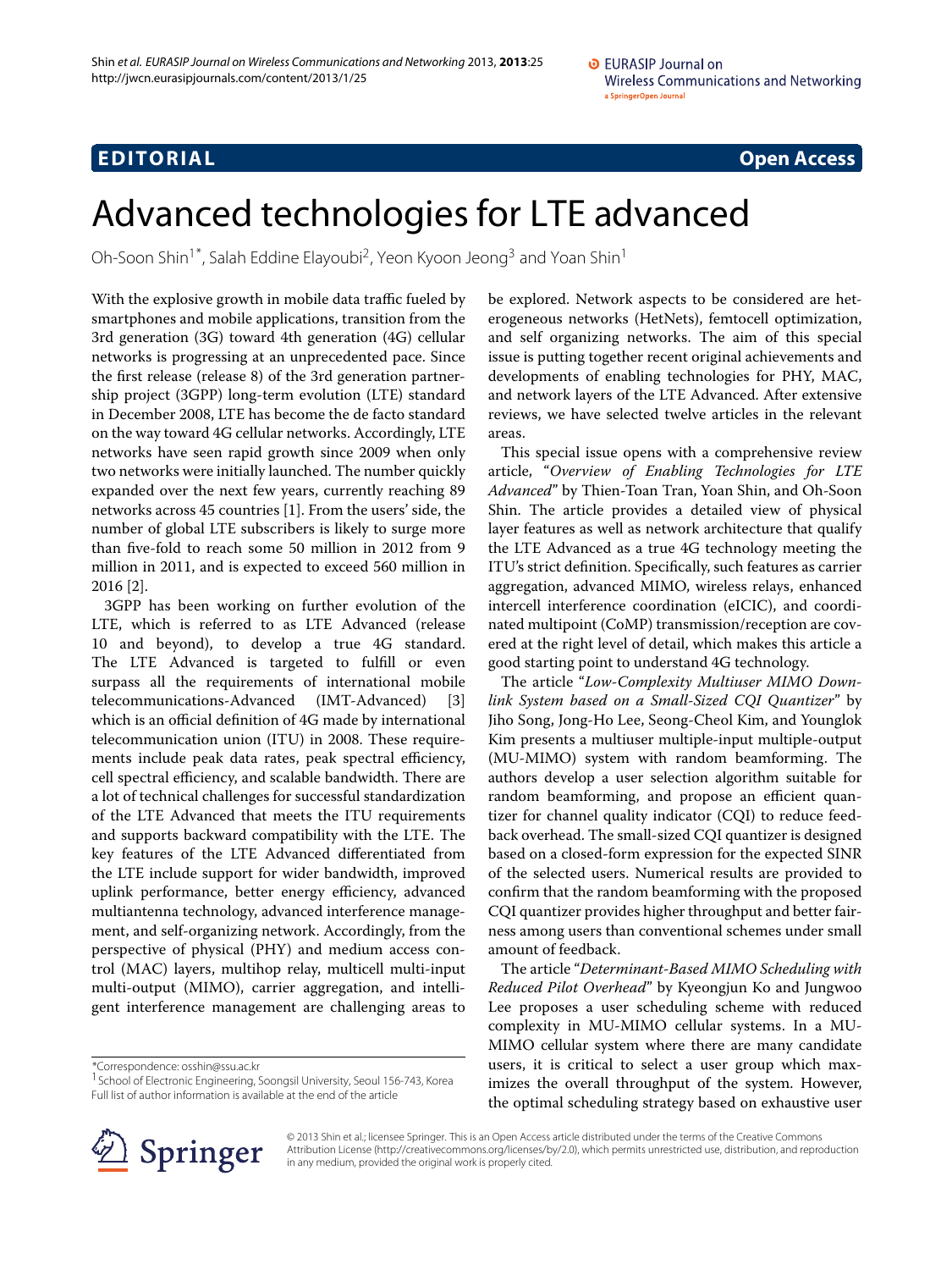selection is computationally prohibitive when the total number of users is large. In this article, the authors propose a determinant-based user selection algorithm which reduces the search complexity without much performance degradation. A key contribution of this article is to use a matrix determinant as a measure of orthogonality as well as channel quality in user selection. In order to reduce the pilot overhead, the authors also propose a new pilot scheme with only one set of pilot, which is another key contribution of this article.

The article "*Kalman Interpolation Filter for Channel Estimation of LTE Downlink in High-Mobility Environments*" by Xuewu Dai, Wuxiong Zhang, Jing Xu, John M Mitchell, and Yang Yang considers an estimation of fast-fading LTE downlink channels in high-speed applications of LTE Advanced. In order to adequately track the fast time-varying channel response, an adaptive channel estimation and interpolation algorithm is essential. In this article, the multi-path fast-fading channel is modeled as a tapped-delay, discrete, finite impulse response filter, and the time-correlation of the channel taps is modeled as an auto regressive (AR) process. Using this AR timecorrelation, the authors develop an extended Kalman filter to jointly estimate the complex-valued channel frequency response and the AR parameters from the transmission of known pilot symbols. Furthermore, the channel estimates based on the known pilot symbols are interpolated to estimate the unknown data symbols by using the estimated time-correlation. This article integrates both channel estimation based on pilot symbols and interpolation of data symbol into the proposed Kalman interpolation filter.

The article "*Low Complexity PAPR Reduction Methods for Carrier-Aggregated MIMO OFDMA and SC-FDMA Systems*" by Pochun Yen and Hlaing Minn provides a solution to the problem of increased peak-toaverage power ratio (PAPR) due to carrier aggregation. The authors propose several low-complexity and zerooverhead PAPR reduction methods for carrier aggregated systems based on orthogonal frequency division multiple access (OFDMA) or single-carrier frequency division multiple access (SC-FDMA), when MIMO is incorporated. In conjunction with phase-rotation based PAPR reduction methods, a reliable phase rotation detector is also developed to maintain the receiver performance. The proposed methods are shown to provide substantial PAPR reduction with low complexity and no signaling overhead.

The article "*A Resource Block Organization Strategy for Scheduling in Carrier Aggregated Systems*" by Guillermo Galaviz, David H Covarrubias, Angel G Andrade, and Salvador Villarreal tackles resource scheduling problem in carrier aggregated systems. When each available resource block (RB) is handled individually, assigning multiple RBs to each user may increase the scheduling delay, affecting the quality of service. The article proposes an efficient

scheduling strategy based on a priori organization of available RBs so as to reduce RB assignment delay for carrier aggregated systems. Two different RB organization algorithms are presented and compared. Numerical results show that using the proposed strategy it is possible to reduce the delay required to assign RBs to users without affecting the downlink user capacity as compared to block-by-block scheduling strategies proposed in literature.

The article "*Resource Management Issues for Multi-Carrier Relay-Enhanced Systems*" by Jacek Gora and Simone Redana discusses relaying that has been considered in 3GPP as a key feature for enhancing capacity and coverage in LTE Advanced. Although tens of papers discussed the performance of relay solutions, this paper proves that there is still much to say about this topic. Indeed, the authors reviewed the problem of resource allocation in multi-carrier LTE Advanced systems with a focus on the wireless backhaul as the capacity bottleneck. By comparing the different possible solutions for implementing the wireless backhaul, be they based on time partitioning, frequency partitioning or a hybrid combination of them, this article offers a precious background for engineers that are interested in relaying in multi-carrier systems.

The article "*Optimizing Distance, Transmit Power, and Allocation Time for Reliable Multi-hop Relay System*" by Pham T Hiep, Fumie Ono, and Ryuji Kohno addresses optimization problems of multi-hop relay systems to ensure end-to-end channel capacity. First, it tackles individual optimization problems for transmit power, distance between transceivers, and allocation time. Then, it solves the joint optimization problem of these parameters by Markov Chain Monte Carlo method. The performance of multi-hop relay systems with decode-andforward method is examined for each optimization.

The article "*Cooperative Relaying in OFDMA Networks Based on the Joint Use of Hierarchical Modulation and Link Adaptation*" by Anis Jdidi and Tijani Chahed considers an OFDMA network with cooperative relays. For cooperative relaying, the base station broadcasts a signal which the relay overhears and forwards to the destination. The destination combines the two copies of the received signal from the base station and from the relay to reconstruct the original one. The authors make use of hierarchical modulation to send additional information to the relay without the need for extra resource. Moreover, the link adaptation is adopted to take advantage of the typically good radio conditions between the base station and relay. They model such a system at the user level including a realistic arrival and departure setting, and quantify the gains in terms of throughput and blocking probability.

The article "*Uplink Interference Protection and Scheduling for Energy Efficient OFDMA Networks*" by Harald